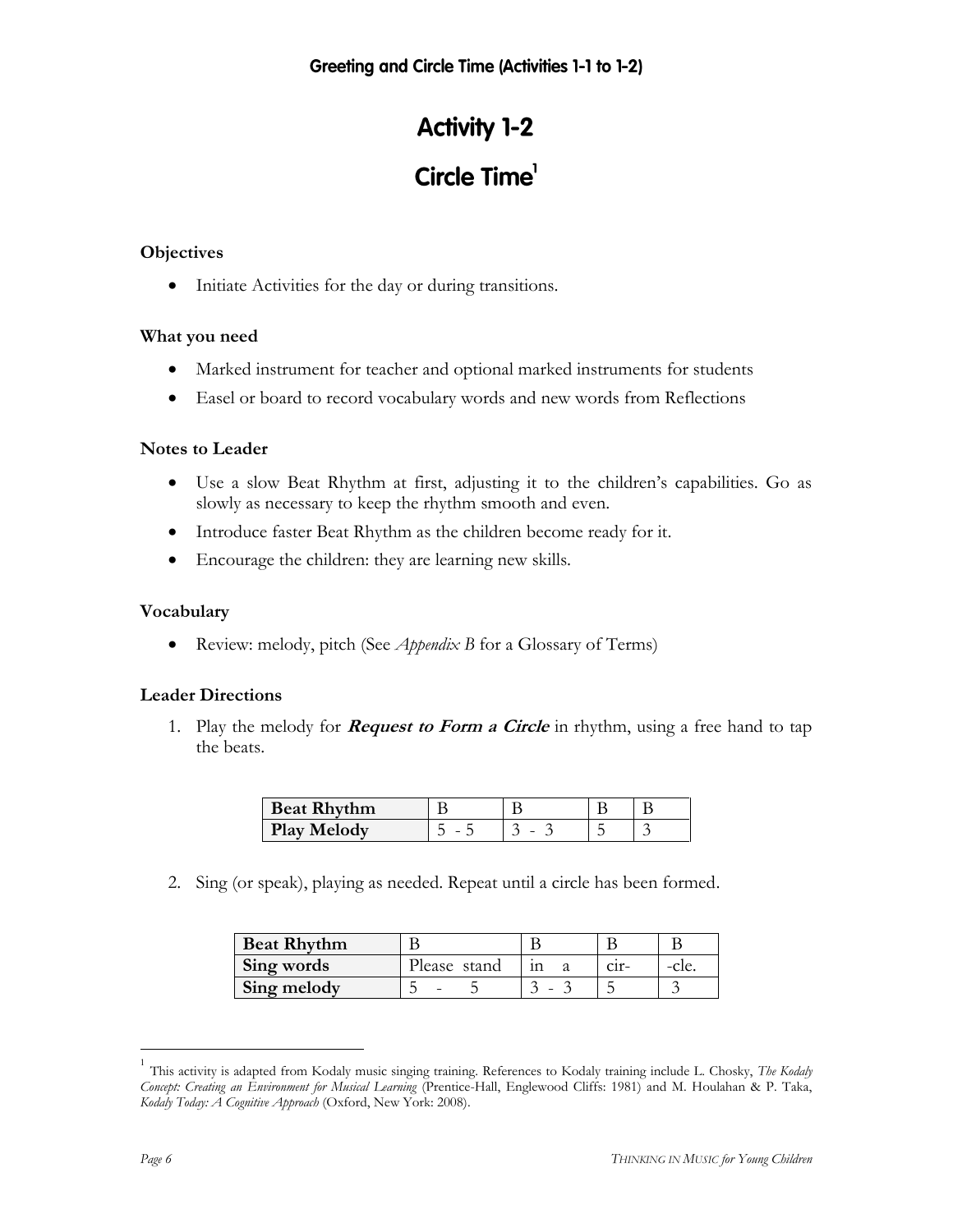#### Greeting and Circle Time (Activities 1-1 to 1-2)

3. When the circle is formed, sing or speak (playing as needed) **Request to Walk in a Circle** and repeat as walking continues. Children should step at the Beat Rhythm.

| <b>Beat Rhythm</b> |             |         |       |
|--------------------|-------------|---------|-------|
| Sing words         | Please walk | $C1f -$ | -cle. |
| Sing melody        |             |         |       |

4. Play melody for **Request to Hop in Place**. Begin this new melody without warning and then sing or speak (playing as needed), repeating as hopping continues. Children should hop at the Beat Rhythm as soon as new melody starts.

| <b>Beat Rhythm</b> |        |              |      |
|--------------------|--------|--------------|------|
| Sing words         | Piease | where<br>vou | are. |
| Sing melody        |        |              |      |

5. Sing or speak (playing as needed) **Request to Sit in a Circle**. The children should respond as soon as they hear the change in the words and melody. Other children will follow the example of the first children to sit down. Continue singing until all are seated.

| <b>Beat Rhythm</b> |           |         |  |
|--------------------|-----------|---------|--|
| Sing words         | lease sit | $C11$ - |  |
| Sing melody        |           |         |  |

- 6. Next play the melody for the **Children's Response**. Remind them of the response words "we are ready". Encourage them to sing together.
- 7. Children sing the response. Play as needed and stop playing as soon as possible.

| <b>Beat Rhythm</b> |     |      |  |
|--------------------|-----|------|--|
| Sing words         | are | rea- |  |
| Sing melody        |     |      |  |

- 8. Explain to the children that they will **greet each other in pairs**.
- 9. Sing the melody (playing as needed) and substitute the child's name after "Hello". After modeling this with one child, invite that child to greet a child next to him or her (playing as needed).